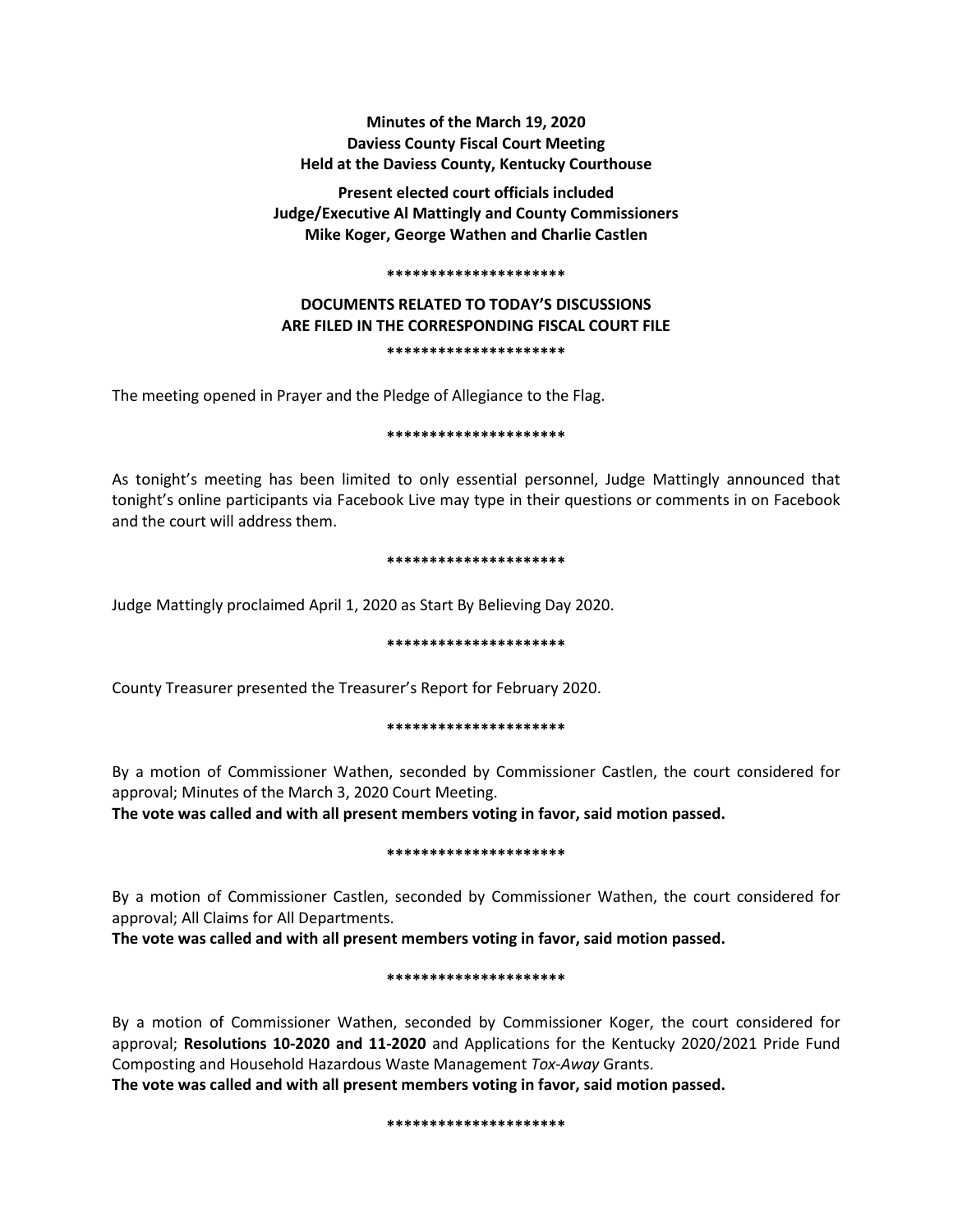By a motion of Commissioner Wathen, seconded by Commissioner Castlen, the court considered for approval; Friendly Park Sewer Project Reimbursement Agreement with RWRA.

David Smith stated, "The system development fees the county collects from this project will be combined and forwarded to RWRA as the sewer owner."

## **The vote was called and with all present members voting in favor, said motion passed.**

### **\*\*\*\*\*\*\*\*\*\*\*\*\*\*\*\*\*\*\*\*\***

By a motion of Commissioner Wathen, seconded by Commissioner Koger, the court considered for approval; Fire Training Facility Use Agreement with the City of Owensboro.

Purchasing Agent Jordan Johnson stated, "This is an agreement we currently hold with the City of Owensboro and renew every five years for use of their facility."

**The vote was called and with all present members voting in favor, said motion passed.** 

### **\*\*\*\*\*\*\*\*\*\*\*\*\*\*\*\*\*\*\*\*\***

By a motion of Commissioner Castlen, seconded by Commissioner Koger, the court considered for approval; Supplemental MOA with the City of Owensboro Regarding 911 Operations NCIC/LINK Terminal.

The Chief of Police has directed 911 Director Paul Nave to be the system manager and this agreement states our support of said directive.

**The vote was called and with all present members voting in favor, said motion passed.** 

# *As Facebook Live temporarily disconnected the meeting's live stream video during the above vote, the court paused to allow the reconnection of today's the meeting. They then took another vote.*

**The vote was called as stated and with all present members voting in favor, said motion passed.** 

#### **\*\*\*\*\*\*\*\*\*\*\*\*\*\*\*\*\*\*\*\*\***

By a motion of Commissioner Castlen, seconded by Commissioner Koger, the court considered for approval; MOA with Owensboro-Daviess County Industrial Foundation.

Mr. Johnson stated, "The Industrial Foundation approached Fiscal Court regarding the general liability insurance they held on land that we own jointly through Economic Development Properties (EDP). After reviewing the policies, it was determined that their insurance is duplicate, and that they simply need to be added as an additional insured on the County's policy for these particular properties. KACo advised that we draft this MOA that will serve ultimately to direct any arising claims to the proper entities. This comes at no additional cost to the County, has no impact on the County's general liability, and will save EDP about \$600-\$700 annually."

**The vote was called and with all present members voting in favor, said motion passed.**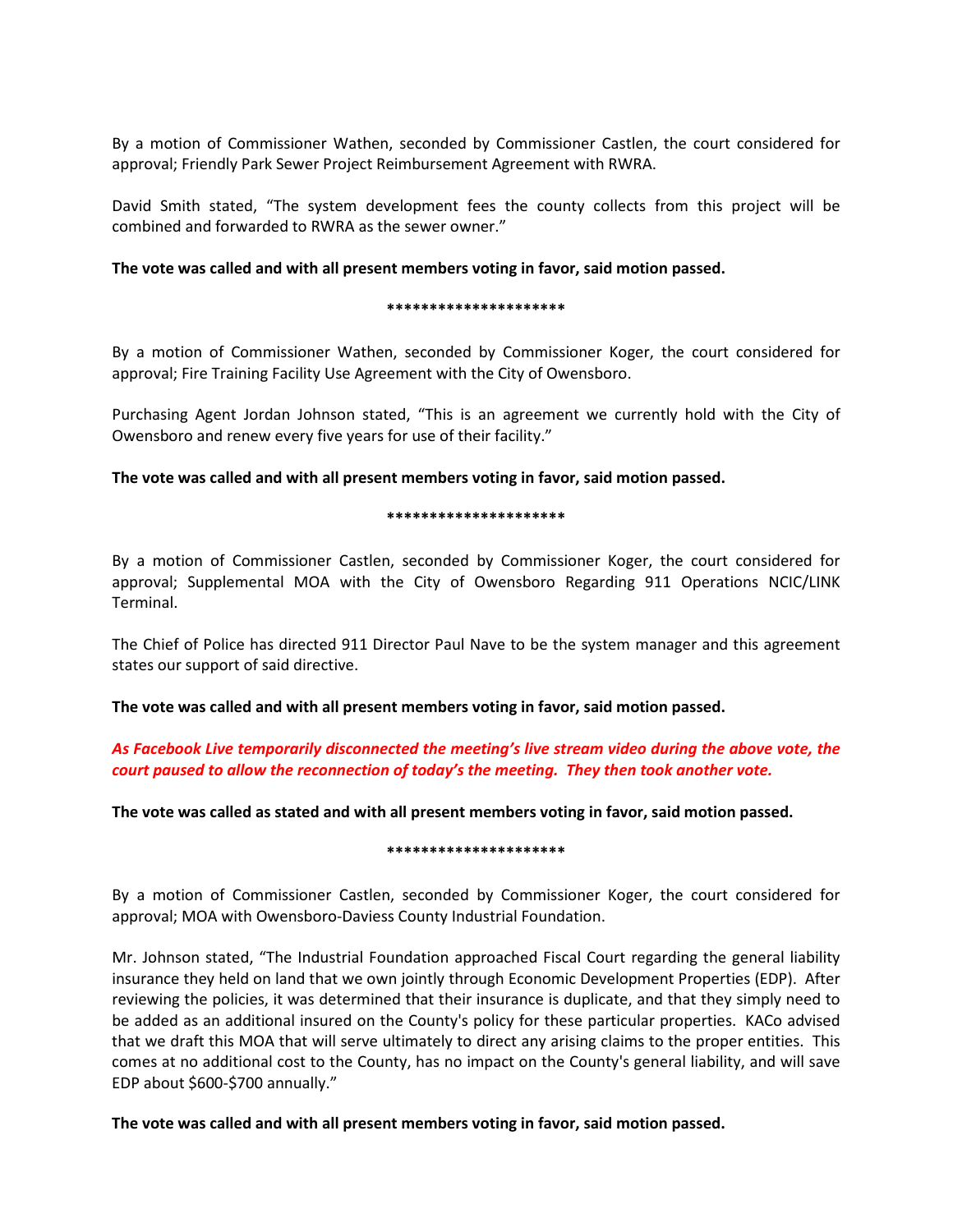#### **\*\*\*\*\*\*\*\*\*\*\*\*\*\*\*\*\*\*\*\*\***

By a motion of Commissioner Koger, seconded by Commissioner Wathen, the court considered for approval; Contract with Owensboro RNG, LLC for the Development of a Landfill Gas to Energy Project.

Mr. Johnson stated, "We have reached an agreement with Owensboro RNG (O-RNG), to develop a landfill gas to energy project at the West Daviess County Landfill. O-RNG will construct, own, and operate a gas to energy processing facility on Landfill property that will serve to accept landfill gas from our methane gas collection and control system. They will process and deliver renewable natural gas to one or more third parties. The county will be paid an annual royalty of 12% O-RNG's gross operational revenues. For years that O-RNG's revenues exceed \$7M, the county's base royalty of 12% will increase to 15%. That \$7M threshold will be inflation adjusted each year starting in the first year of the contract. The county will not be investing any funds into the processing facility or its operations. O-RNG is solely responsible for those costs and any and all associated risks with operation and market. This project will however offset some of the county's operational costs, namely leachate disposal and well-field operation that will be in addition to the royalty. In the future, we have the option to invest into the expansion of the well-field that will be maintained by O-RNG, but that investment would be funded from the royalty revenue stream that will be created or closure funds - not county operational funds."

## **The vote was called and with all present members voting in favor, said motion passed.**

## **\*\*\*\*\*\*\*\*\*\*\*\*\*\*\*\*\*\*\*\*\***

By a motion of Commissioner Castlen, seconded by Commissioner Wathen, the court considered for approval; Uniform Rental Customer Service Agreement with Unifirst.

Mr. Johnson stated, "The Solid Waste Department has utilized Unifirst for the last seven years for uniform rental services for mechanics. We have reviewed historical service quality and pricing, and recommend signing another agreement with Unifirst for a three (3) year term. This agreement services 15 employees at approximately \$9,000 per year, including service rates, replacements and repairs."

# **The vote was called and with all present members voting in favor, said motion passed.**

## **\*\*\*\*\*\*\*\*\*\*\*\*\*\*\*\*\*\*\*\*\***

By a motion of Commissioner Wathen, seconded by Commissioner Koger, the court considered for approval; Provide St. Benedict's \$20,000 to Purchase Two (2) Mini Vans.

Mr. Johnson stated, "St. Benedicts approached Fiscal Court for reimbursement for the purchase of two mini vans for the homeless shelter. I have verified their insurance through the Diocese of Owensboro, and reimbursement will follow proper transfer and licensing of the vans by the shelter."

# **The vote was called and with all present members voting in favor, said motion passed.**

## **\*\*\*\*\*\*\*\*\*\*\*\*\*\*\*\*\*\*\*\*\***

By a motion of Commissioner Castlen, seconded by Commissioner Wathen, the court considered for approval; Award the following:

• **Bid No. 05-2020**: Courthouse Security Camera Project to B&B Technologies, LLC for \$11,812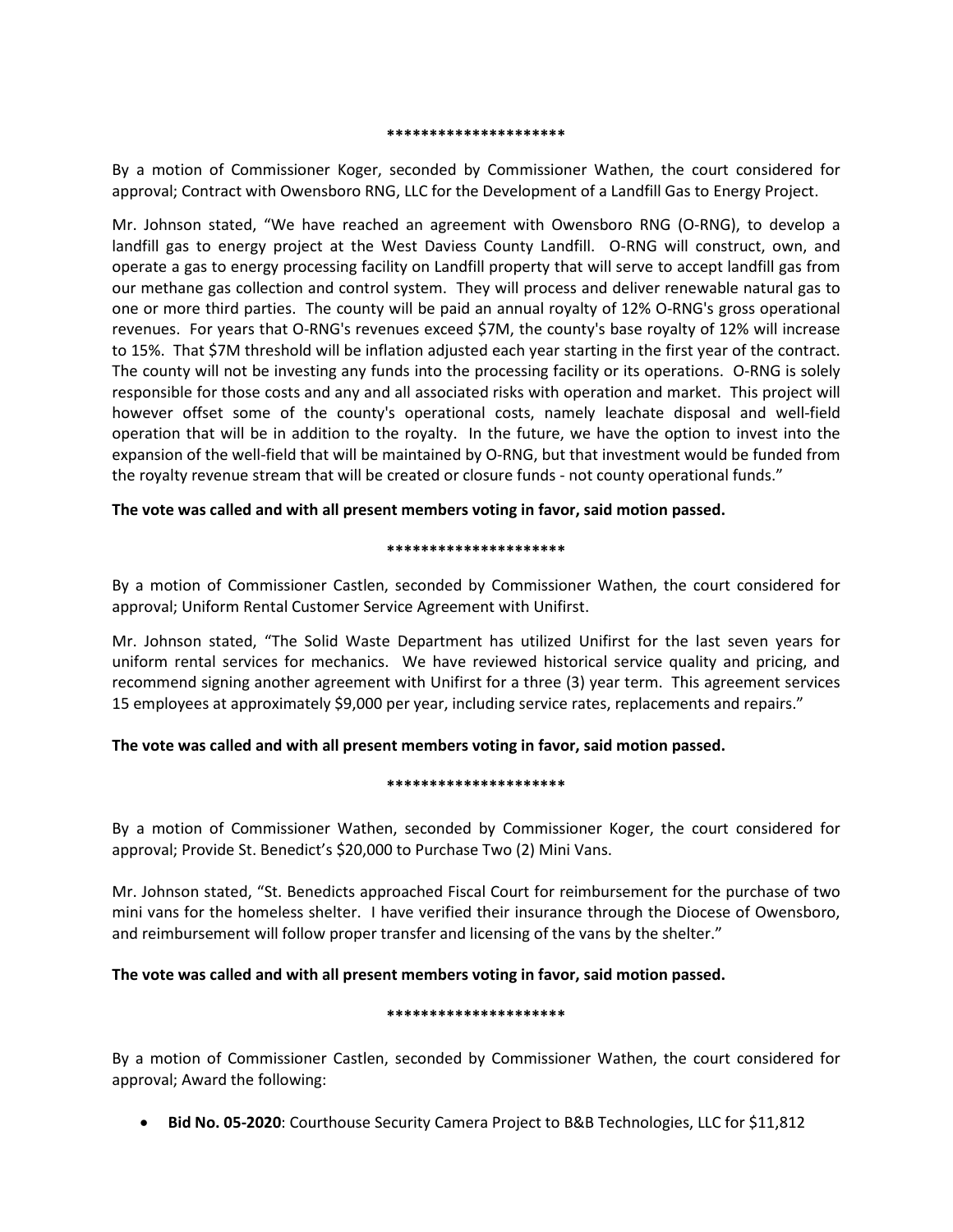• **Bid No. 09-2020**: Silt Basin Cleanout Project to Envision Contractors, LLC for \$191,750

Commissioner Castlen stated, "Often, when recordings are played back, I have noticed that the video quality is so bad that it is almost not worth recording. I appreciated the opportunity to view a sample video of our proposed system and glad to see the high quality and resolution of the video."

# **The vote was called and with all present members voting in favor, said motion passed.**

## **\*\*\*\*\*\*\*\*\*\*\*\*\*\*\*\*\*\*\*\*\***

By a motion of Commissioner Castlen, seconded by Commissioner Koger, the court considered for approval; Appoint current *Deputy Daviess* County Alcoholic Beverage Control Administrator David Smith to the position of Daviess County Alcoholic Beverage Control Administrator effective immediately through 12/31/2021.

Judge Mattingly stated, "Currently, on paper, I am the Administrator but for the past several years, David Smith, appointed Deputy-Administrator, has handled all of the administrator's responsibilities. Provisions exist allowing the role of Administrator to be appointed to someone else. Therefore, I am recommending Mr. Smith's appointment as Administrator. There will be no additional pay for this role."

**The vote was called and with all present members voting in favor, said motion passed.** 

### **\*\*\*\*\*\*\*\*\*\*\*\*\*\*\*\*\*\*\*\*\***

# **Comments by Daviess County Fiscal Court:**

The court congratulated the **Owensboro Rampage High School Hockey Team** for winning the 2019/2020 Kentucky State Hockey Championship and the **Owensboro Catholic Boys and Girls Basketball Teams** for winning Regionals.

Commissioner Castlen and Judge Mattingly commended all who have been working on the COVID-19 at the local level.

Judge Mattingly stated, "It is not local government's job to be out in front of this (COVID-19) virus. It is our job to empower others to do their jobs that take care of the needs of the community including the health, safety, and welfare of the community. I feel we have done this. Sometimes it is necessary for the County Judge/Executive and the Mayor to stand up and say, "Let's all keep our heads."" He further informed all how to access the latest COVID-19 information.

### **\*\*\*\*\*\*\*\*\*\*\*\*\*\*\*\*\*\*\*\*\***

Without objection, Judge/Executive Mattingly adjourned the meeting. **SO ORDERED THAT COURT STAND ADJOURNED.**

Judge/Executive: U Property Commissioner: U Party Called to the Commissioner: Commissioner: Heorge Warnen Commissioner: Wull Loger